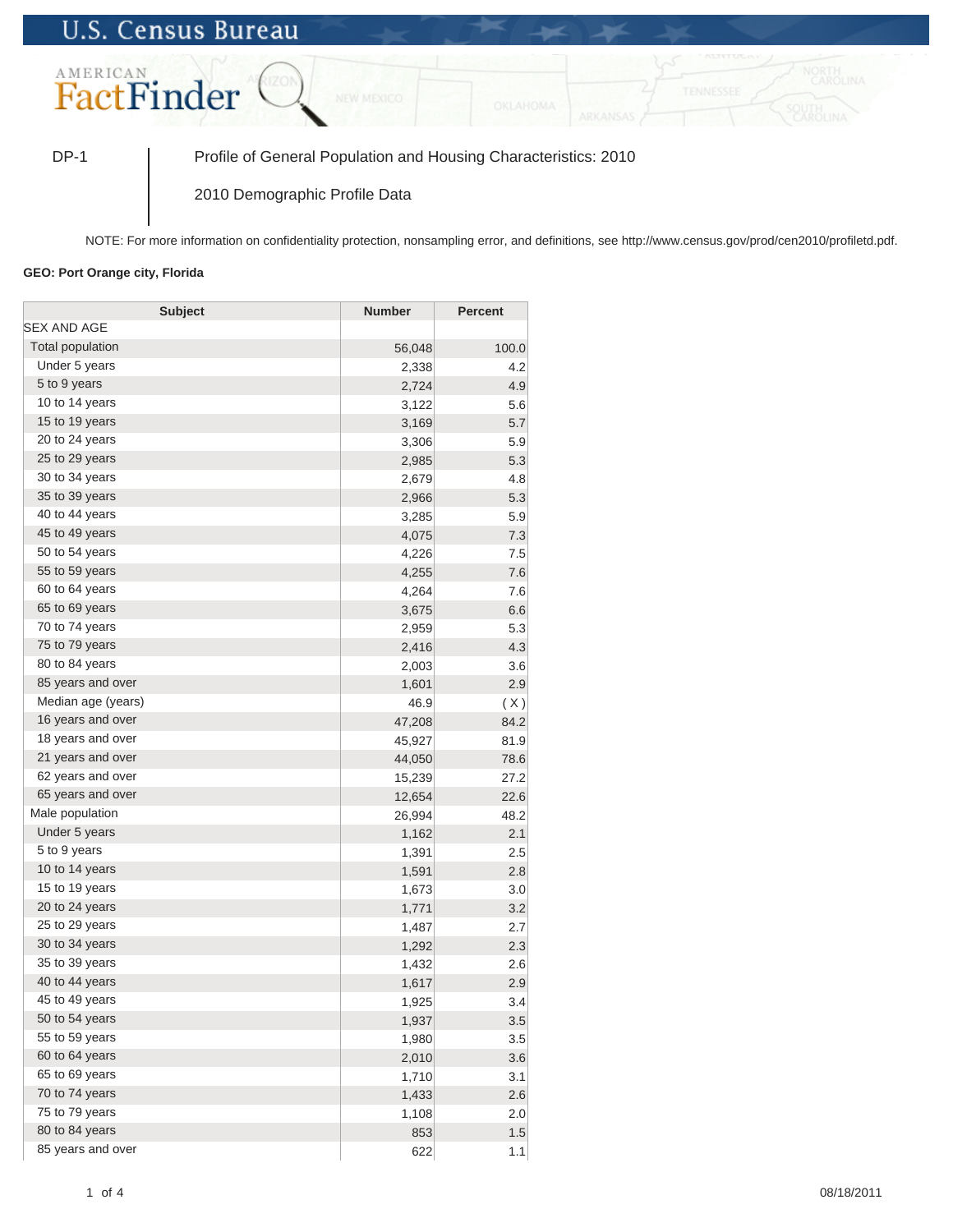| <b>Subject</b>                                      | <b>Number</b> | <b>Percent</b> |
|-----------------------------------------------------|---------------|----------------|
| Median age (years)                                  | 45.2          | (X)            |
| 16 years and over                                   | 22,518        | 40.2           |
| 18 years and over                                   | 21,838        | 39.0           |
| 21 years and over                                   | 20,788        | 37.1           |
| 62 years and over                                   | 6,930         | 12.4           |
| 65 years and over                                   | 5,726         | 10.2           |
| Female population                                   | 29,054        | 51.8           |
| Under 5 years                                       | 1,176         | 2.1            |
| 5 to 9 years                                        | 1,333         | 2.4            |
| 10 to 14 years                                      | 1,531         | 2.7            |
| 15 to 19 years                                      | 1,496         | 2.7            |
| 20 to 24 years                                      | 1,535         | 2.7            |
| 25 to 29 years                                      | 1,498         | 2.7            |
| 30 to 34 years                                      | 1,387         | 2.5            |
| 35 to 39 years                                      | 1,534         | 2.7            |
| 40 to 44 years                                      | 1,668         | 3.0            |
| 45 to 49 years                                      | 2,150         | 3.8            |
| 50 to 54 years                                      | 2,289         | 4.1            |
| 55 to 59 years                                      | 2,275         | 4.1            |
| 60 to 64 years                                      | 2,254         | 4.0            |
| 65 to 69 years                                      | 1,965         | 3.5            |
| 70 to 74 years                                      | 1,526         | 2.7            |
| 75 to 79 years                                      | 1,308         | 2.3            |
| 80 to 84 years                                      | 1,150         | 2.1            |
| 85 years and over                                   | 979           | 1.7            |
| Median age (years)                                  | 48.3          |                |
| 16 years and over                                   | 24,690        | (X)<br>44.1    |
| 18 years and over                                   |               |                |
| 21 years and over                                   | 24,089        | 43.0           |
| 62 years and over                                   | 23,262        | 41.5           |
| 65 years and over                                   | 8,309         | 14.8           |
| <b>RACE</b>                                         | 6,928         | 12.4           |
|                                                     |               |                |
| <b>Total population</b>                             | 56,048        | 100.0          |
| One Race                                            | 55,033        | 98.2           |
| White                                               | 51,176        | 91.3           |
| <b>Black or African American</b>                    | 1,855         | 3.3            |
| American Indian and Alaska Native                   | 170           | 0.3            |
| Asian                                               | 1,261         | 2.2            |
| Asian Indian                                        | 362           | 0.6            |
| Chinese                                             | 236           | 0.4            |
| Filipino                                            | 173           | 0.3            |
| Japanese                                            | 30            | 0.1            |
| Korean                                              | 119           | 0.2            |
| Vietnamese                                          | 179           | 0.3            |
| Other Asian [1]                                     | 162           | 0.3            |
| Native Hawaiian and Other Pacific Islander          | 21            | 0.0            |
| Native Hawaiian                                     | 9             | 0.0            |
| Guamanian or Chamorro                               | 4             | 0.0            |
| Samoan                                              | 4             | 0.0            |
| Other Pacific Islander [2]                          | 4             | 0.0            |
| Some Other Race                                     | 550           | 1.0            |
| Two or More Races                                   | 1,015         | 1.8            |
| White; American Indian and Alaska Native [3]        | 211           | 0.4            |
| White; Asian [3]                                    | 244           | 0.4            |
| White; Black or African American [3]                | 254           | 0.5            |
| White; Some Other Race [3]                          | 119           | 0.2            |
| Race alone or in combination with one or more other |               |                |
| races: [4]                                          |               |                |
| White                                               | 52,090        | 92.9           |
| <b>Black or African American</b>                    | 2,183         | 3.9            |
| American Indian and Alaska Native                   | 438           | 0.8            |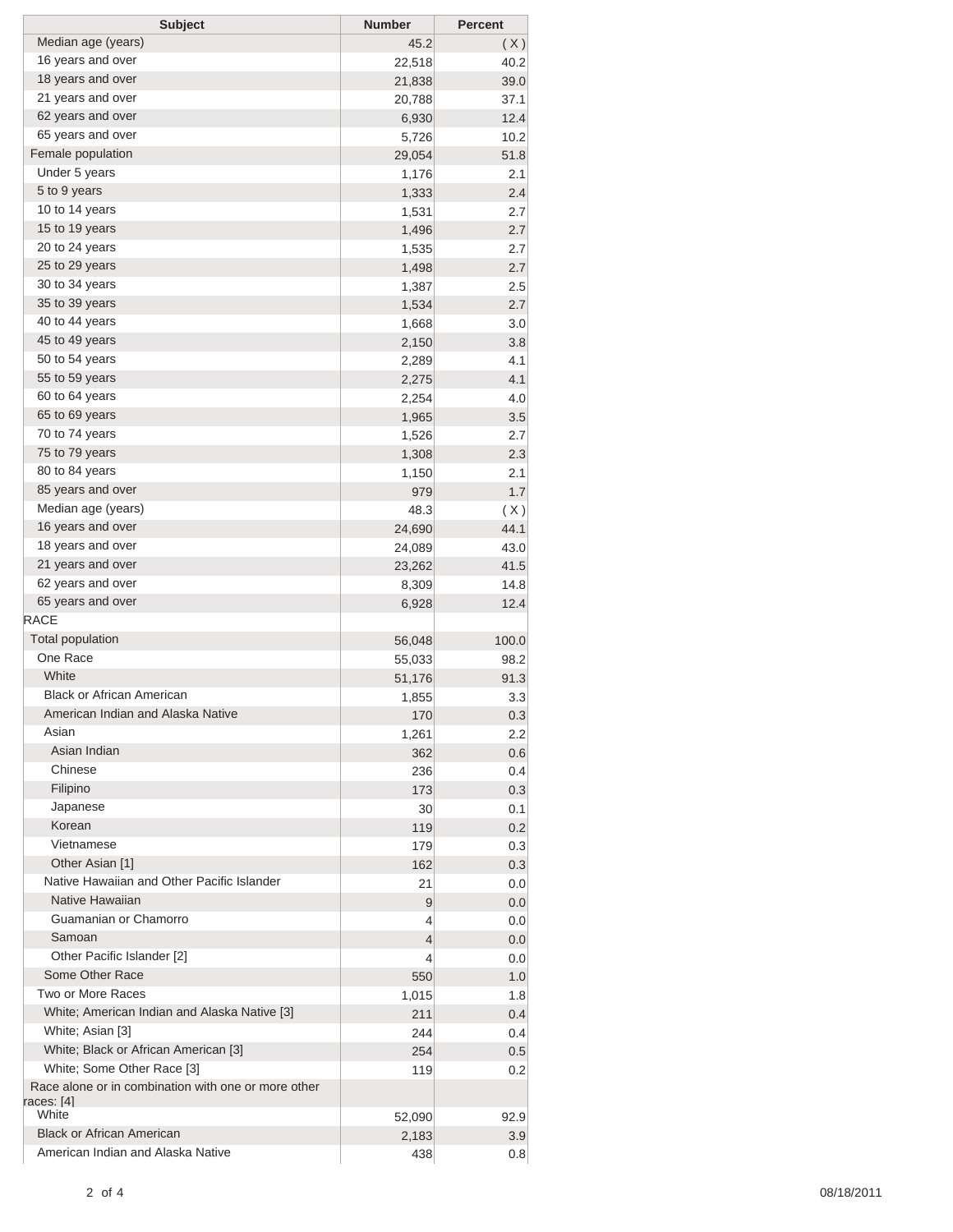| Asian<br>1,605<br>2.9<br>Native Hawaiian and Other Pacific Islander<br>0.1<br>82<br>Some Other Race<br>733<br>1.3<br><b>HISPANIC OR LATINO</b><br><b>Total population</b><br>56,048<br>100.0<br>Hispanic or Latino (of any race)<br>4.5<br>2,535<br>Mexican<br>471<br>0.8<br>Puerto Rican<br>949<br>1.7<br>Cuban<br>213<br>0.4<br>Other Hispanic or Latino [5]<br>902<br>1.6<br>Not Hispanic or Latino<br>53,513<br>95.5<br><b>HISPANIC OR LATINO AND RACE</b><br><b>Total population</b><br>56,048<br>100.0<br>Hispanic or Latino<br>4.5<br>2,535<br>White alone<br>3.2<br>1,784<br>Black or African American alone<br>0.1<br>65<br>American Indian and Alaska Native alone<br>0.0<br>23<br>Asian alone<br>11<br>0.0<br>Native Hawaiian and Other Pacific Islander alone<br>$\overline{0}$<br>0.0<br>Some Other Race alone<br>462<br>0.8<br>Two or More Races<br>190<br>0.3<br>Not Hispanic or Latino<br>53,513<br>95.5<br>White alone<br>88.1<br>49,392<br><b>Black or African American alone</b><br>3.2<br>1,790<br>American Indian and Alaska Native alone<br>147<br>0.3<br>Asian alone<br>2.2<br>1,250<br>Native Hawaiian and Other Pacific Islander alone<br>21<br>0.0<br>Some Other Race alone<br>0.2<br>88<br><b>Two or More Races</b><br>825<br>1.5<br><b>RELATIONSHIP</b><br><b>Total population</b><br>56,048<br>100.0<br>In households<br>99.7<br>55,881<br>Householder<br>44.3<br>24,841<br>Spouse [6]<br>11,736<br>20.9<br>Child<br>23.1<br>12,943<br>Own child under 18 years<br>16.2<br>9,055<br>Other relatives<br>2,473<br>4.4<br>Under 18 years<br>851<br>1.5<br>65 years and over<br>595<br>1.1<br><b>Nonrelatives</b><br>3,888<br>6.9<br>Under 18 years<br>211<br>65 years and over<br>370<br>0.7<br>Unmarried partner<br>1,827<br>In group quarters<br>167<br>Institutionalized population<br>118<br>0.2<br>Male<br>0.1<br>34<br>Female<br>84<br>0.1<br>Noninstitutionalized population<br>49<br>0.1<br>Male<br>19<br>0.0<br>Female<br>30<br>0.1<br><b>HOUSEHOLDS BY TYPE</b><br><b>Total households</b><br>24,841<br>100.0<br>Family households (families) [7]<br>15,444<br>62.2<br>With own children under 18 years<br>21.6<br>5,358<br>Husband-wife family<br>11,736<br>47.2<br>With own children under 18 years<br>14.0<br>3,472<br>Male householder, no wife present<br>4.1<br>1,022<br>With own children under 18 years<br>501<br>2.0<br>Female householder, no husband present<br>2,686<br>10.8<br>With own children under 18 years<br>1,385 | <b>Subject</b> | <b>Number</b> | <b>Percent</b> |
|---------------------------------------------------------------------------------------------------------------------------------------------------------------------------------------------------------------------------------------------------------------------------------------------------------------------------------------------------------------------------------------------------------------------------------------------------------------------------------------------------------------------------------------------------------------------------------------------------------------------------------------------------------------------------------------------------------------------------------------------------------------------------------------------------------------------------------------------------------------------------------------------------------------------------------------------------------------------------------------------------------------------------------------------------------------------------------------------------------------------------------------------------------------------------------------------------------------------------------------------------------------------------------------------------------------------------------------------------------------------------------------------------------------------------------------------------------------------------------------------------------------------------------------------------------------------------------------------------------------------------------------------------------------------------------------------------------------------------------------------------------------------------------------------------------------------------------------------------------------------------------------------------------------------------------------------------------------------------------------------------------------------------------------------------------------------------------------------------------------------------------------------------------------------------------------------------------------------------------------------------------------------------------------------------------------------------------------------------------------------------------------------------------------------------------------------------------------------------|----------------|---------------|----------------|
|                                                                                                                                                                                                                                                                                                                                                                                                                                                                                                                                                                                                                                                                                                                                                                                                                                                                                                                                                                                                                                                                                                                                                                                                                                                                                                                                                                                                                                                                                                                                                                                                                                                                                                                                                                                                                                                                                                                                                                                                                                                                                                                                                                                                                                                                                                                                                                                                                                                                           |                |               |                |
|                                                                                                                                                                                                                                                                                                                                                                                                                                                                                                                                                                                                                                                                                                                                                                                                                                                                                                                                                                                                                                                                                                                                                                                                                                                                                                                                                                                                                                                                                                                                                                                                                                                                                                                                                                                                                                                                                                                                                                                                                                                                                                                                                                                                                                                                                                                                                                                                                                                                           |                |               |                |
|                                                                                                                                                                                                                                                                                                                                                                                                                                                                                                                                                                                                                                                                                                                                                                                                                                                                                                                                                                                                                                                                                                                                                                                                                                                                                                                                                                                                                                                                                                                                                                                                                                                                                                                                                                                                                                                                                                                                                                                                                                                                                                                                                                                                                                                                                                                                                                                                                                                                           |                |               |                |
|                                                                                                                                                                                                                                                                                                                                                                                                                                                                                                                                                                                                                                                                                                                                                                                                                                                                                                                                                                                                                                                                                                                                                                                                                                                                                                                                                                                                                                                                                                                                                                                                                                                                                                                                                                                                                                                                                                                                                                                                                                                                                                                                                                                                                                                                                                                                                                                                                                                                           |                |               |                |
|                                                                                                                                                                                                                                                                                                                                                                                                                                                                                                                                                                                                                                                                                                                                                                                                                                                                                                                                                                                                                                                                                                                                                                                                                                                                                                                                                                                                                                                                                                                                                                                                                                                                                                                                                                                                                                                                                                                                                                                                                                                                                                                                                                                                                                                                                                                                                                                                                                                                           |                |               |                |
|                                                                                                                                                                                                                                                                                                                                                                                                                                                                                                                                                                                                                                                                                                                                                                                                                                                                                                                                                                                                                                                                                                                                                                                                                                                                                                                                                                                                                                                                                                                                                                                                                                                                                                                                                                                                                                                                                                                                                                                                                                                                                                                                                                                                                                                                                                                                                                                                                                                                           |                |               |                |
|                                                                                                                                                                                                                                                                                                                                                                                                                                                                                                                                                                                                                                                                                                                                                                                                                                                                                                                                                                                                                                                                                                                                                                                                                                                                                                                                                                                                                                                                                                                                                                                                                                                                                                                                                                                                                                                                                                                                                                                                                                                                                                                                                                                                                                                                                                                                                                                                                                                                           |                |               |                |
|                                                                                                                                                                                                                                                                                                                                                                                                                                                                                                                                                                                                                                                                                                                                                                                                                                                                                                                                                                                                                                                                                                                                                                                                                                                                                                                                                                                                                                                                                                                                                                                                                                                                                                                                                                                                                                                                                                                                                                                                                                                                                                                                                                                                                                                                                                                                                                                                                                                                           |                |               |                |
|                                                                                                                                                                                                                                                                                                                                                                                                                                                                                                                                                                                                                                                                                                                                                                                                                                                                                                                                                                                                                                                                                                                                                                                                                                                                                                                                                                                                                                                                                                                                                                                                                                                                                                                                                                                                                                                                                                                                                                                                                                                                                                                                                                                                                                                                                                                                                                                                                                                                           |                |               |                |
|                                                                                                                                                                                                                                                                                                                                                                                                                                                                                                                                                                                                                                                                                                                                                                                                                                                                                                                                                                                                                                                                                                                                                                                                                                                                                                                                                                                                                                                                                                                                                                                                                                                                                                                                                                                                                                                                                                                                                                                                                                                                                                                                                                                                                                                                                                                                                                                                                                                                           |                |               |                |
|                                                                                                                                                                                                                                                                                                                                                                                                                                                                                                                                                                                                                                                                                                                                                                                                                                                                                                                                                                                                                                                                                                                                                                                                                                                                                                                                                                                                                                                                                                                                                                                                                                                                                                                                                                                                                                                                                                                                                                                                                                                                                                                                                                                                                                                                                                                                                                                                                                                                           |                |               |                |
|                                                                                                                                                                                                                                                                                                                                                                                                                                                                                                                                                                                                                                                                                                                                                                                                                                                                                                                                                                                                                                                                                                                                                                                                                                                                                                                                                                                                                                                                                                                                                                                                                                                                                                                                                                                                                                                                                                                                                                                                                                                                                                                                                                                                                                                                                                                                                                                                                                                                           |                |               |                |
|                                                                                                                                                                                                                                                                                                                                                                                                                                                                                                                                                                                                                                                                                                                                                                                                                                                                                                                                                                                                                                                                                                                                                                                                                                                                                                                                                                                                                                                                                                                                                                                                                                                                                                                                                                                                                                                                                                                                                                                                                                                                                                                                                                                                                                                                                                                                                                                                                                                                           |                |               |                |
|                                                                                                                                                                                                                                                                                                                                                                                                                                                                                                                                                                                                                                                                                                                                                                                                                                                                                                                                                                                                                                                                                                                                                                                                                                                                                                                                                                                                                                                                                                                                                                                                                                                                                                                                                                                                                                                                                                                                                                                                                                                                                                                                                                                                                                                                                                                                                                                                                                                                           |                |               |                |
|                                                                                                                                                                                                                                                                                                                                                                                                                                                                                                                                                                                                                                                                                                                                                                                                                                                                                                                                                                                                                                                                                                                                                                                                                                                                                                                                                                                                                                                                                                                                                                                                                                                                                                                                                                                                                                                                                                                                                                                                                                                                                                                                                                                                                                                                                                                                                                                                                                                                           |                |               |                |
|                                                                                                                                                                                                                                                                                                                                                                                                                                                                                                                                                                                                                                                                                                                                                                                                                                                                                                                                                                                                                                                                                                                                                                                                                                                                                                                                                                                                                                                                                                                                                                                                                                                                                                                                                                                                                                                                                                                                                                                                                                                                                                                                                                                                                                                                                                                                                                                                                                                                           |                |               |                |
|                                                                                                                                                                                                                                                                                                                                                                                                                                                                                                                                                                                                                                                                                                                                                                                                                                                                                                                                                                                                                                                                                                                                                                                                                                                                                                                                                                                                                                                                                                                                                                                                                                                                                                                                                                                                                                                                                                                                                                                                                                                                                                                                                                                                                                                                                                                                                                                                                                                                           |                |               |                |
|                                                                                                                                                                                                                                                                                                                                                                                                                                                                                                                                                                                                                                                                                                                                                                                                                                                                                                                                                                                                                                                                                                                                                                                                                                                                                                                                                                                                                                                                                                                                                                                                                                                                                                                                                                                                                                                                                                                                                                                                                                                                                                                                                                                                                                                                                                                                                                                                                                                                           |                |               |                |
|                                                                                                                                                                                                                                                                                                                                                                                                                                                                                                                                                                                                                                                                                                                                                                                                                                                                                                                                                                                                                                                                                                                                                                                                                                                                                                                                                                                                                                                                                                                                                                                                                                                                                                                                                                                                                                                                                                                                                                                                                                                                                                                                                                                                                                                                                                                                                                                                                                                                           |                |               |                |
|                                                                                                                                                                                                                                                                                                                                                                                                                                                                                                                                                                                                                                                                                                                                                                                                                                                                                                                                                                                                                                                                                                                                                                                                                                                                                                                                                                                                                                                                                                                                                                                                                                                                                                                                                                                                                                                                                                                                                                                                                                                                                                                                                                                                                                                                                                                                                                                                                                                                           |                |               |                |
|                                                                                                                                                                                                                                                                                                                                                                                                                                                                                                                                                                                                                                                                                                                                                                                                                                                                                                                                                                                                                                                                                                                                                                                                                                                                                                                                                                                                                                                                                                                                                                                                                                                                                                                                                                                                                                                                                                                                                                                                                                                                                                                                                                                                                                                                                                                                                                                                                                                                           |                |               |                |
|                                                                                                                                                                                                                                                                                                                                                                                                                                                                                                                                                                                                                                                                                                                                                                                                                                                                                                                                                                                                                                                                                                                                                                                                                                                                                                                                                                                                                                                                                                                                                                                                                                                                                                                                                                                                                                                                                                                                                                                                                                                                                                                                                                                                                                                                                                                                                                                                                                                                           |                |               |                |
|                                                                                                                                                                                                                                                                                                                                                                                                                                                                                                                                                                                                                                                                                                                                                                                                                                                                                                                                                                                                                                                                                                                                                                                                                                                                                                                                                                                                                                                                                                                                                                                                                                                                                                                                                                                                                                                                                                                                                                                                                                                                                                                                                                                                                                                                                                                                                                                                                                                                           |                |               |                |
|                                                                                                                                                                                                                                                                                                                                                                                                                                                                                                                                                                                                                                                                                                                                                                                                                                                                                                                                                                                                                                                                                                                                                                                                                                                                                                                                                                                                                                                                                                                                                                                                                                                                                                                                                                                                                                                                                                                                                                                                                                                                                                                                                                                                                                                                                                                                                                                                                                                                           |                |               |                |
|                                                                                                                                                                                                                                                                                                                                                                                                                                                                                                                                                                                                                                                                                                                                                                                                                                                                                                                                                                                                                                                                                                                                                                                                                                                                                                                                                                                                                                                                                                                                                                                                                                                                                                                                                                                                                                                                                                                                                                                                                                                                                                                                                                                                                                                                                                                                                                                                                                                                           |                |               |                |
|                                                                                                                                                                                                                                                                                                                                                                                                                                                                                                                                                                                                                                                                                                                                                                                                                                                                                                                                                                                                                                                                                                                                                                                                                                                                                                                                                                                                                                                                                                                                                                                                                                                                                                                                                                                                                                                                                                                                                                                                                                                                                                                                                                                                                                                                                                                                                                                                                                                                           |                |               |                |
|                                                                                                                                                                                                                                                                                                                                                                                                                                                                                                                                                                                                                                                                                                                                                                                                                                                                                                                                                                                                                                                                                                                                                                                                                                                                                                                                                                                                                                                                                                                                                                                                                                                                                                                                                                                                                                                                                                                                                                                                                                                                                                                                                                                                                                                                                                                                                                                                                                                                           |                |               |                |
|                                                                                                                                                                                                                                                                                                                                                                                                                                                                                                                                                                                                                                                                                                                                                                                                                                                                                                                                                                                                                                                                                                                                                                                                                                                                                                                                                                                                                                                                                                                                                                                                                                                                                                                                                                                                                                                                                                                                                                                                                                                                                                                                                                                                                                                                                                                                                                                                                                                                           |                |               |                |
|                                                                                                                                                                                                                                                                                                                                                                                                                                                                                                                                                                                                                                                                                                                                                                                                                                                                                                                                                                                                                                                                                                                                                                                                                                                                                                                                                                                                                                                                                                                                                                                                                                                                                                                                                                                                                                                                                                                                                                                                                                                                                                                                                                                                                                                                                                                                                                                                                                                                           |                |               |                |
|                                                                                                                                                                                                                                                                                                                                                                                                                                                                                                                                                                                                                                                                                                                                                                                                                                                                                                                                                                                                                                                                                                                                                                                                                                                                                                                                                                                                                                                                                                                                                                                                                                                                                                                                                                                                                                                                                                                                                                                                                                                                                                                                                                                                                                                                                                                                                                                                                                                                           |                |               |                |
|                                                                                                                                                                                                                                                                                                                                                                                                                                                                                                                                                                                                                                                                                                                                                                                                                                                                                                                                                                                                                                                                                                                                                                                                                                                                                                                                                                                                                                                                                                                                                                                                                                                                                                                                                                                                                                                                                                                                                                                                                                                                                                                                                                                                                                                                                                                                                                                                                                                                           |                |               |                |
|                                                                                                                                                                                                                                                                                                                                                                                                                                                                                                                                                                                                                                                                                                                                                                                                                                                                                                                                                                                                                                                                                                                                                                                                                                                                                                                                                                                                                                                                                                                                                                                                                                                                                                                                                                                                                                                                                                                                                                                                                                                                                                                                                                                                                                                                                                                                                                                                                                                                           |                |               |                |
|                                                                                                                                                                                                                                                                                                                                                                                                                                                                                                                                                                                                                                                                                                                                                                                                                                                                                                                                                                                                                                                                                                                                                                                                                                                                                                                                                                                                                                                                                                                                                                                                                                                                                                                                                                                                                                                                                                                                                                                                                                                                                                                                                                                                                                                                                                                                                                                                                                                                           |                |               |                |
|                                                                                                                                                                                                                                                                                                                                                                                                                                                                                                                                                                                                                                                                                                                                                                                                                                                                                                                                                                                                                                                                                                                                                                                                                                                                                                                                                                                                                                                                                                                                                                                                                                                                                                                                                                                                                                                                                                                                                                                                                                                                                                                                                                                                                                                                                                                                                                                                                                                                           |                |               |                |
|                                                                                                                                                                                                                                                                                                                                                                                                                                                                                                                                                                                                                                                                                                                                                                                                                                                                                                                                                                                                                                                                                                                                                                                                                                                                                                                                                                                                                                                                                                                                                                                                                                                                                                                                                                                                                                                                                                                                                                                                                                                                                                                                                                                                                                                                                                                                                                                                                                                                           |                |               |                |
|                                                                                                                                                                                                                                                                                                                                                                                                                                                                                                                                                                                                                                                                                                                                                                                                                                                                                                                                                                                                                                                                                                                                                                                                                                                                                                                                                                                                                                                                                                                                                                                                                                                                                                                                                                                                                                                                                                                                                                                                                                                                                                                                                                                                                                                                                                                                                                                                                                                                           |                |               |                |
|                                                                                                                                                                                                                                                                                                                                                                                                                                                                                                                                                                                                                                                                                                                                                                                                                                                                                                                                                                                                                                                                                                                                                                                                                                                                                                                                                                                                                                                                                                                                                                                                                                                                                                                                                                                                                                                                                                                                                                                                                                                                                                                                                                                                                                                                                                                                                                                                                                                                           |                |               |                |
|                                                                                                                                                                                                                                                                                                                                                                                                                                                                                                                                                                                                                                                                                                                                                                                                                                                                                                                                                                                                                                                                                                                                                                                                                                                                                                                                                                                                                                                                                                                                                                                                                                                                                                                                                                                                                                                                                                                                                                                                                                                                                                                                                                                                                                                                                                                                                                                                                                                                           |                |               |                |
|                                                                                                                                                                                                                                                                                                                                                                                                                                                                                                                                                                                                                                                                                                                                                                                                                                                                                                                                                                                                                                                                                                                                                                                                                                                                                                                                                                                                                                                                                                                                                                                                                                                                                                                                                                                                                                                                                                                                                                                                                                                                                                                                                                                                                                                                                                                                                                                                                                                                           |                |               |                |
|                                                                                                                                                                                                                                                                                                                                                                                                                                                                                                                                                                                                                                                                                                                                                                                                                                                                                                                                                                                                                                                                                                                                                                                                                                                                                                                                                                                                                                                                                                                                                                                                                                                                                                                                                                                                                                                                                                                                                                                                                                                                                                                                                                                                                                                                                                                                                                                                                                                                           |                |               |                |
|                                                                                                                                                                                                                                                                                                                                                                                                                                                                                                                                                                                                                                                                                                                                                                                                                                                                                                                                                                                                                                                                                                                                                                                                                                                                                                                                                                                                                                                                                                                                                                                                                                                                                                                                                                                                                                                                                                                                                                                                                                                                                                                                                                                                                                                                                                                                                                                                                                                                           |                |               | 0.4            |
|                                                                                                                                                                                                                                                                                                                                                                                                                                                                                                                                                                                                                                                                                                                                                                                                                                                                                                                                                                                                                                                                                                                                                                                                                                                                                                                                                                                                                                                                                                                                                                                                                                                                                                                                                                                                                                                                                                                                                                                                                                                                                                                                                                                                                                                                                                                                                                                                                                                                           |                |               |                |
|                                                                                                                                                                                                                                                                                                                                                                                                                                                                                                                                                                                                                                                                                                                                                                                                                                                                                                                                                                                                                                                                                                                                                                                                                                                                                                                                                                                                                                                                                                                                                                                                                                                                                                                                                                                                                                                                                                                                                                                                                                                                                                                                                                                                                                                                                                                                                                                                                                                                           |                |               | 3.3            |
|                                                                                                                                                                                                                                                                                                                                                                                                                                                                                                                                                                                                                                                                                                                                                                                                                                                                                                                                                                                                                                                                                                                                                                                                                                                                                                                                                                                                                                                                                                                                                                                                                                                                                                                                                                                                                                                                                                                                                                                                                                                                                                                                                                                                                                                                                                                                                                                                                                                                           |                |               | 0.3            |
|                                                                                                                                                                                                                                                                                                                                                                                                                                                                                                                                                                                                                                                                                                                                                                                                                                                                                                                                                                                                                                                                                                                                                                                                                                                                                                                                                                                                                                                                                                                                                                                                                                                                                                                                                                                                                                                                                                                                                                                                                                                                                                                                                                                                                                                                                                                                                                                                                                                                           |                |               |                |
|                                                                                                                                                                                                                                                                                                                                                                                                                                                                                                                                                                                                                                                                                                                                                                                                                                                                                                                                                                                                                                                                                                                                                                                                                                                                                                                                                                                                                                                                                                                                                                                                                                                                                                                                                                                                                                                                                                                                                                                                                                                                                                                                                                                                                                                                                                                                                                                                                                                                           |                |               |                |
|                                                                                                                                                                                                                                                                                                                                                                                                                                                                                                                                                                                                                                                                                                                                                                                                                                                                                                                                                                                                                                                                                                                                                                                                                                                                                                                                                                                                                                                                                                                                                                                                                                                                                                                                                                                                                                                                                                                                                                                                                                                                                                                                                                                                                                                                                                                                                                                                                                                                           |                |               |                |
|                                                                                                                                                                                                                                                                                                                                                                                                                                                                                                                                                                                                                                                                                                                                                                                                                                                                                                                                                                                                                                                                                                                                                                                                                                                                                                                                                                                                                                                                                                                                                                                                                                                                                                                                                                                                                                                                                                                                                                                                                                                                                                                                                                                                                                                                                                                                                                                                                                                                           |                |               |                |
|                                                                                                                                                                                                                                                                                                                                                                                                                                                                                                                                                                                                                                                                                                                                                                                                                                                                                                                                                                                                                                                                                                                                                                                                                                                                                                                                                                                                                                                                                                                                                                                                                                                                                                                                                                                                                                                                                                                                                                                                                                                                                                                                                                                                                                                                                                                                                                                                                                                                           |                |               |                |
|                                                                                                                                                                                                                                                                                                                                                                                                                                                                                                                                                                                                                                                                                                                                                                                                                                                                                                                                                                                                                                                                                                                                                                                                                                                                                                                                                                                                                                                                                                                                                                                                                                                                                                                                                                                                                                                                                                                                                                                                                                                                                                                                                                                                                                                                                                                                                                                                                                                                           |                |               |                |
|                                                                                                                                                                                                                                                                                                                                                                                                                                                                                                                                                                                                                                                                                                                                                                                                                                                                                                                                                                                                                                                                                                                                                                                                                                                                                                                                                                                                                                                                                                                                                                                                                                                                                                                                                                                                                                                                                                                                                                                                                                                                                                                                                                                                                                                                                                                                                                                                                                                                           |                |               |                |
|                                                                                                                                                                                                                                                                                                                                                                                                                                                                                                                                                                                                                                                                                                                                                                                                                                                                                                                                                                                                                                                                                                                                                                                                                                                                                                                                                                                                                                                                                                                                                                                                                                                                                                                                                                                                                                                                                                                                                                                                                                                                                                                                                                                                                                                                                                                                                                                                                                                                           |                |               |                |
|                                                                                                                                                                                                                                                                                                                                                                                                                                                                                                                                                                                                                                                                                                                                                                                                                                                                                                                                                                                                                                                                                                                                                                                                                                                                                                                                                                                                                                                                                                                                                                                                                                                                                                                                                                                                                                                                                                                                                                                                                                                                                                                                                                                                                                                                                                                                                                                                                                                                           |                |               |                |
|                                                                                                                                                                                                                                                                                                                                                                                                                                                                                                                                                                                                                                                                                                                                                                                                                                                                                                                                                                                                                                                                                                                                                                                                                                                                                                                                                                                                                                                                                                                                                                                                                                                                                                                                                                                                                                                                                                                                                                                                                                                                                                                                                                                                                                                                                                                                                                                                                                                                           |                |               |                |
|                                                                                                                                                                                                                                                                                                                                                                                                                                                                                                                                                                                                                                                                                                                                                                                                                                                                                                                                                                                                                                                                                                                                                                                                                                                                                                                                                                                                                                                                                                                                                                                                                                                                                                                                                                                                                                                                                                                                                                                                                                                                                                                                                                                                                                                                                                                                                                                                                                                                           |                |               |                |
|                                                                                                                                                                                                                                                                                                                                                                                                                                                                                                                                                                                                                                                                                                                                                                                                                                                                                                                                                                                                                                                                                                                                                                                                                                                                                                                                                                                                                                                                                                                                                                                                                                                                                                                                                                                                                                                                                                                                                                                                                                                                                                                                                                                                                                                                                                                                                                                                                                                                           |                |               |                |
|                                                                                                                                                                                                                                                                                                                                                                                                                                                                                                                                                                                                                                                                                                                                                                                                                                                                                                                                                                                                                                                                                                                                                                                                                                                                                                                                                                                                                                                                                                                                                                                                                                                                                                                                                                                                                                                                                                                                                                                                                                                                                                                                                                                                                                                                                                                                                                                                                                                                           |                |               |                |
|                                                                                                                                                                                                                                                                                                                                                                                                                                                                                                                                                                                                                                                                                                                                                                                                                                                                                                                                                                                                                                                                                                                                                                                                                                                                                                                                                                                                                                                                                                                                                                                                                                                                                                                                                                                                                                                                                                                                                                                                                                                                                                                                                                                                                                                                                                                                                                                                                                                                           |                |               |                |
|                                                                                                                                                                                                                                                                                                                                                                                                                                                                                                                                                                                                                                                                                                                                                                                                                                                                                                                                                                                                                                                                                                                                                                                                                                                                                                                                                                                                                                                                                                                                                                                                                                                                                                                                                                                                                                                                                                                                                                                                                                                                                                                                                                                                                                                                                                                                                                                                                                                                           |                |               |                |
|                                                                                                                                                                                                                                                                                                                                                                                                                                                                                                                                                                                                                                                                                                                                                                                                                                                                                                                                                                                                                                                                                                                                                                                                                                                                                                                                                                                                                                                                                                                                                                                                                                                                                                                                                                                                                                                                                                                                                                                                                                                                                                                                                                                                                                                                                                                                                                                                                                                                           |                |               | 5.6            |